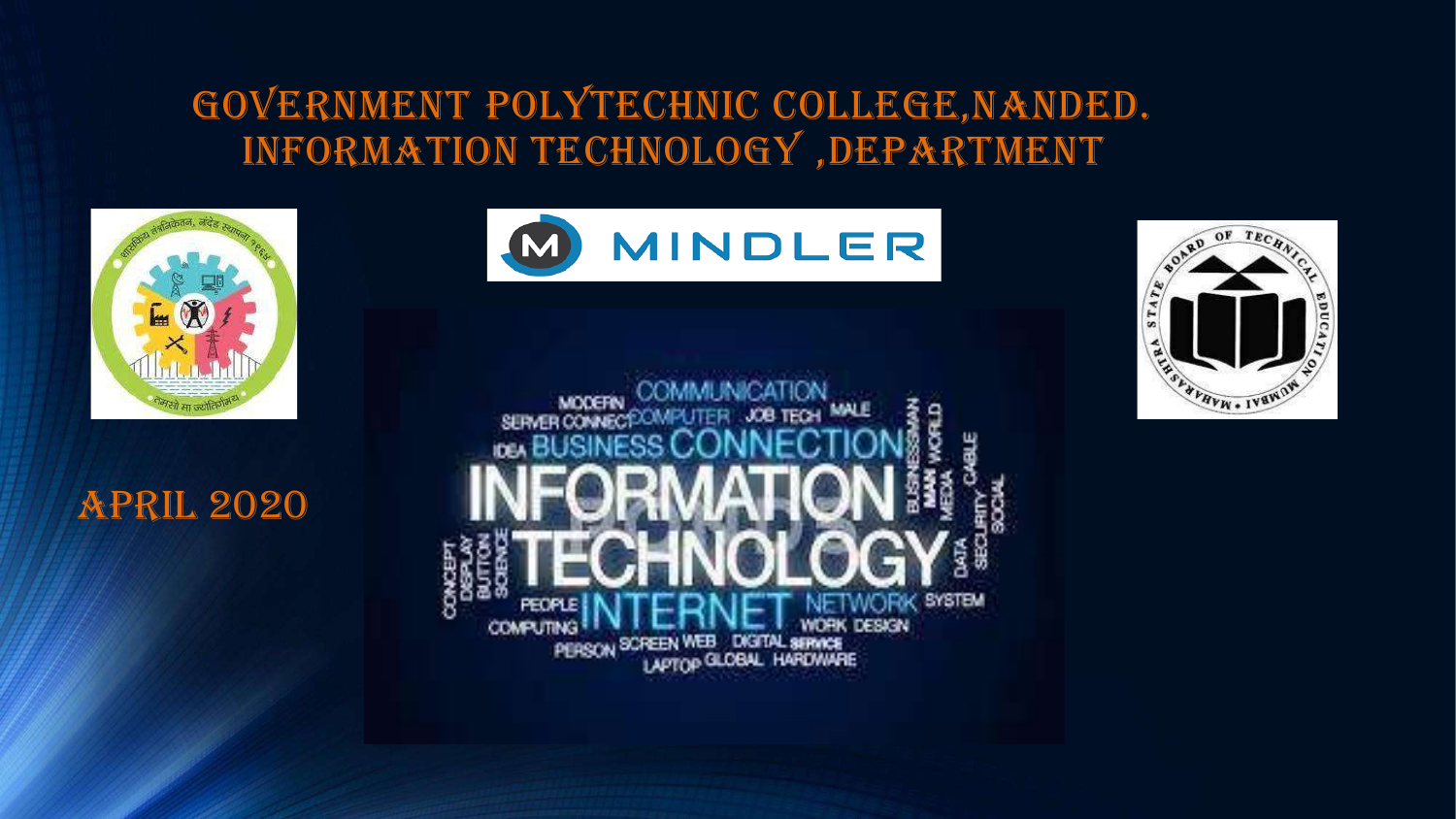# VISION AND MISSION

#### VISION

• "Become premier center in Information Technology with value based education that will prepare students for ever changing technological challenges of 21st century"

### MISSION

• To train the students in the latest technologies Provide an environment that inculcates ethics and effective soft-skills Develop the skill sets among students that will benefit employer and society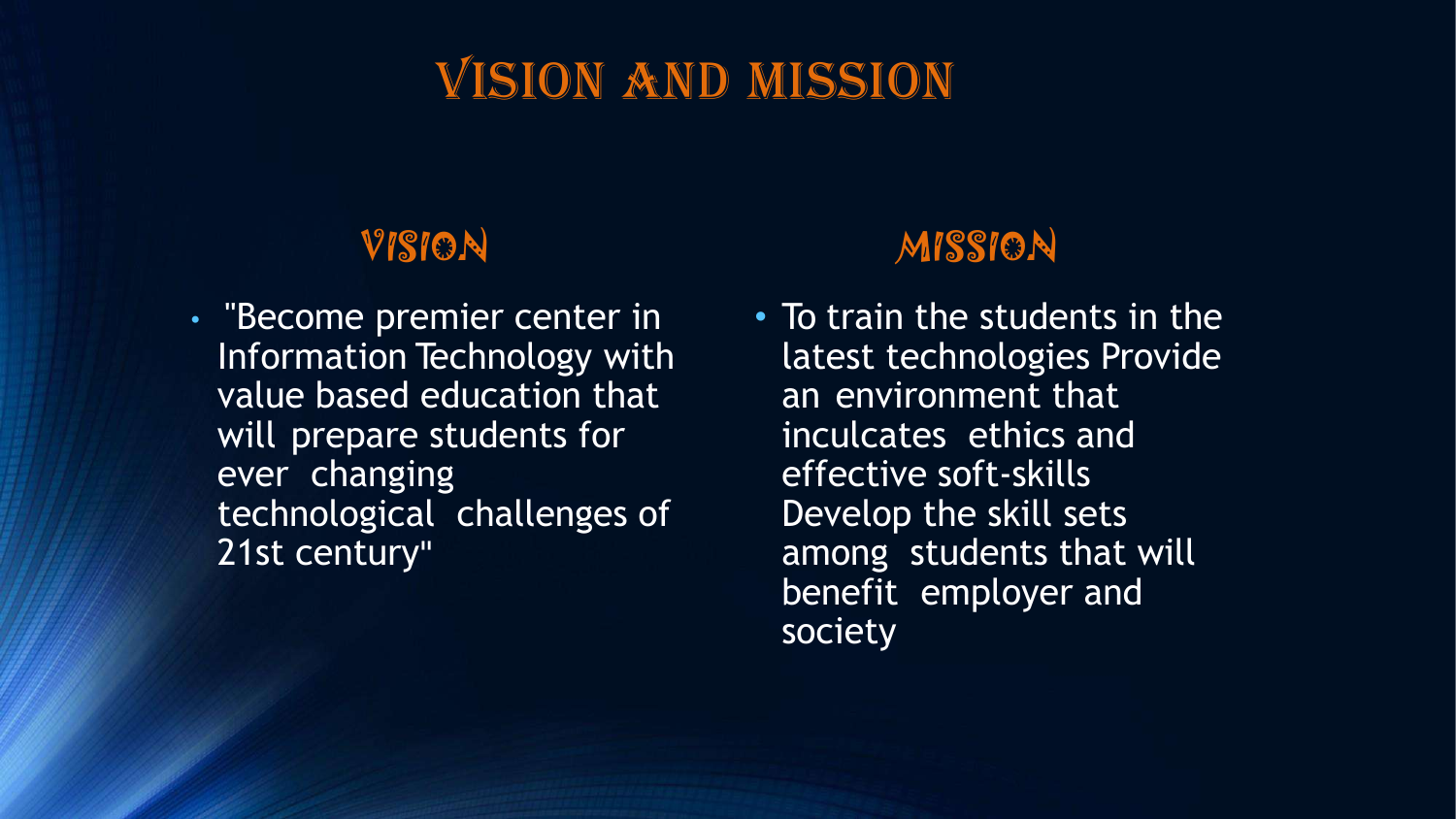# PROGRAM OUTCOMES (POS)

#### \* **Basic and Discipline specific**

**knowledge** : Apply knowledge of basic mathematics, science and engineering fundamentals and engineering specialization to solve the engineering problems

•**Problem analysis** : Identify and analyses well defined engineering problems using codified standard methods •**Design/ development of solutions** : Design solutions for well-defined technical problems and assist with the design of systems components or processes to meet specified needs

•**Engineering Tools, Experimentation and Testing** 

: Apply modern engineering tools and appropriate technique to conduct standard tests and measurement

•**Engineering practices for society, sustainability and environment** : Apply appropriate technology in context of society, sustainability, environment and ethical practices.

•**Project Management** : Use engineering management principles individually, as a team member or a leader to manage projects and effectively communicate about well defined engineering activities

•**Life-long learning** : Ability to analyses individual needs and engage in updating in the context of technological changes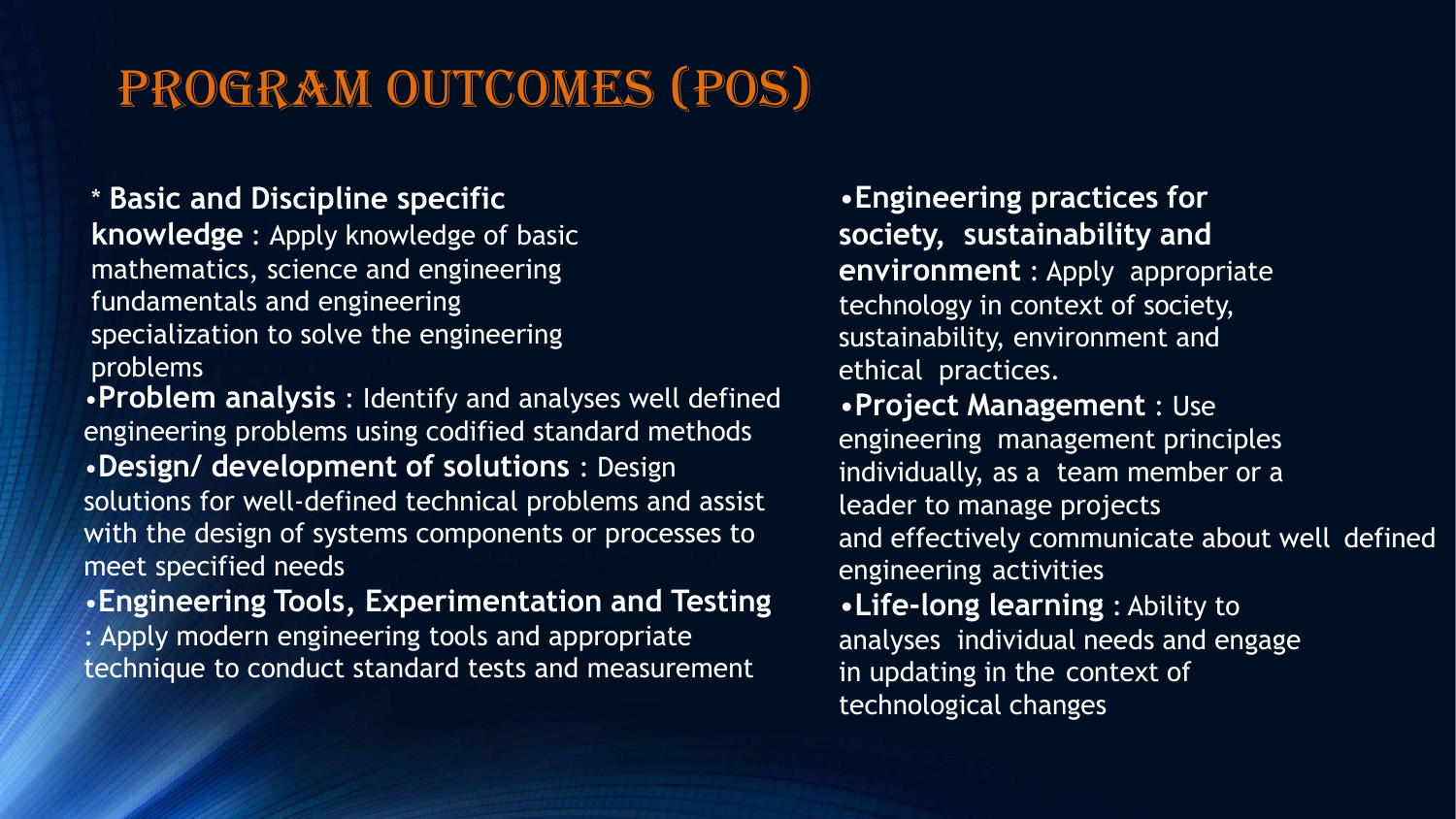# PROGRAM EDUCATIONAL OBJECTIVE (PEOS) PROGRAM SPECIFIC OUTCOMES (PSOS)

#### (PEOs)

• Become competent Information Technology engineer to work as a programmer or an administrator in a team or as an individual.

• Pursue higher studies in relevant field of engineering with a desire for lifelong learning.

• Become a successful professional with ethical and societal responsibilities.

#### (PSOs)

• Information Technology: Use latest technologies for operation and application of information.

• Information Technology Process: Maintain the information processes using modern information and communication technology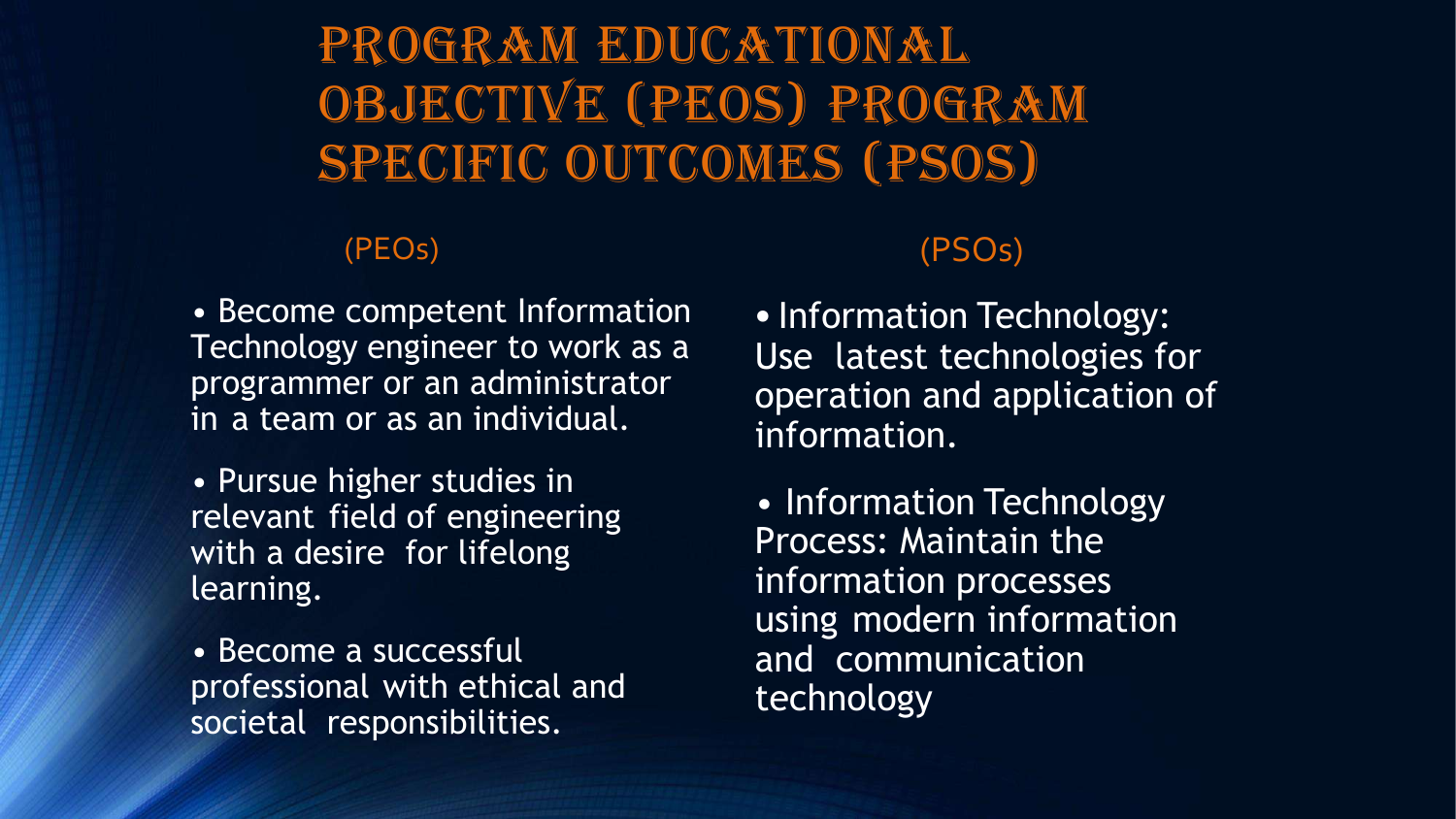

- ➢ *Introduction*
- ➢ *What is Cryptography*
- ➢ *Encryption*
- ➢ *Decryption*
- ➢ *Architecture of cryptography*

*Types of Cryptography Process of Cryptography Features of Cryptog raph y D rawbacks Benefits and*  ➢ ➢ ➢ ➢ ➢ ➢ *Conclusion References*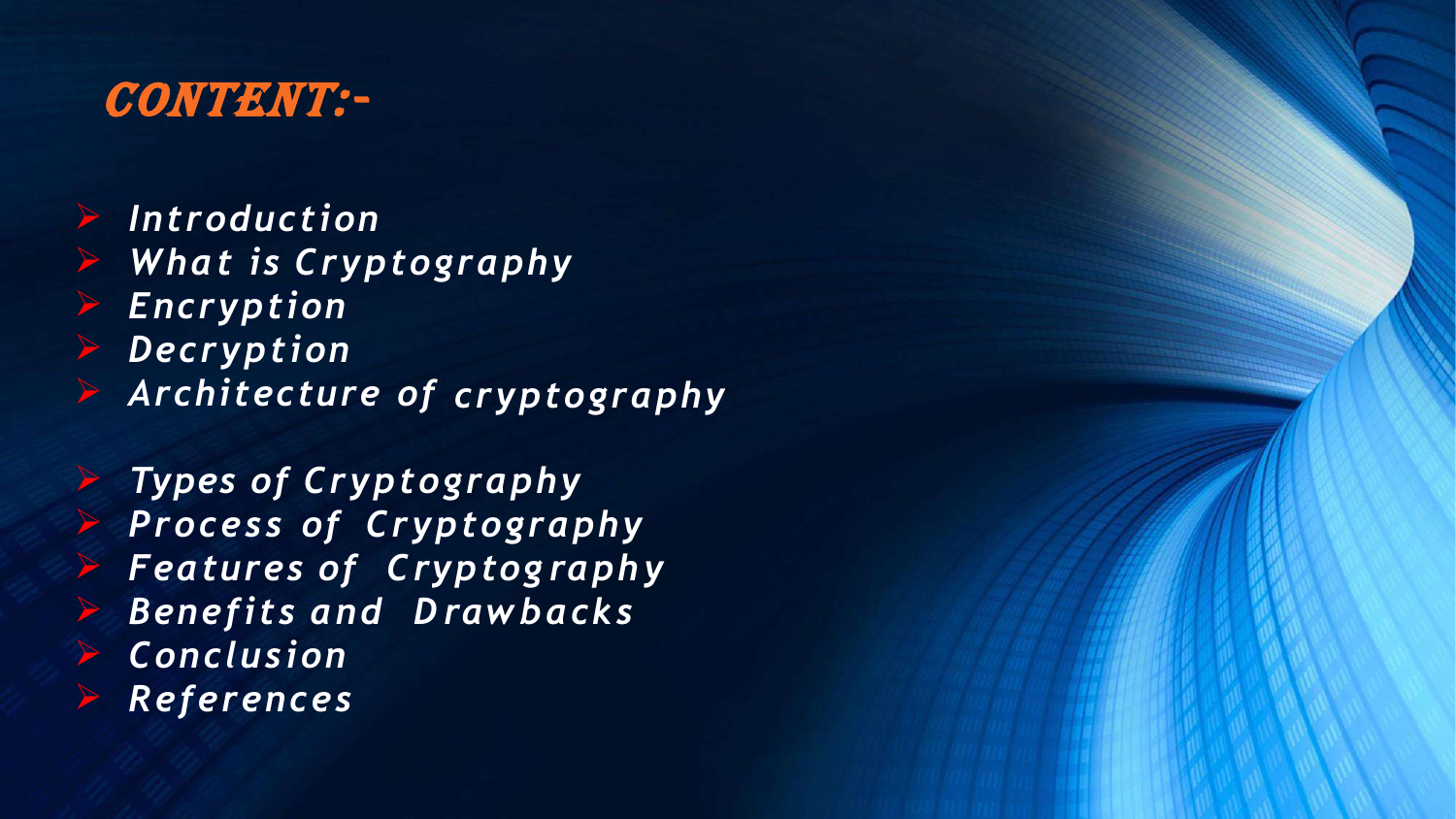#### Introduction :-

➢*Cryptography, art and science of preparing coded or protected communications intended to be intelligible only to the person possessing a key.*

➢*Cryptography (Greek kryptos, "secret" ; graphos, "writing") refers both to the process or skill of communicating in or deciphering secret writings (codes, or ciphers).*

➢*Cryptographers call an original communication the clear text or plaintext.*

➢*Once the original communication has been scrambled or enciphered, the result is known as the cipher text or cryptogram.*

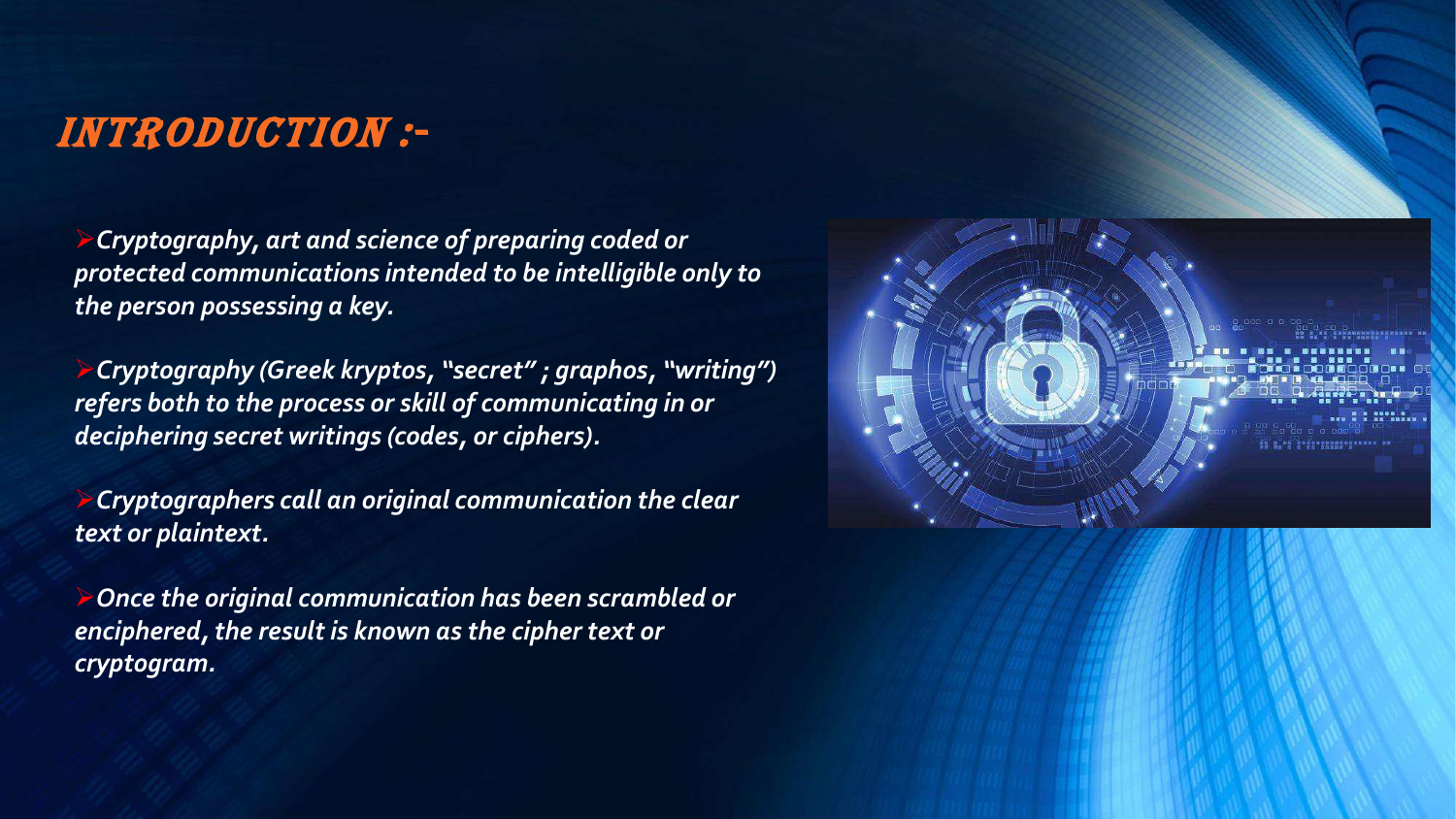## WHAT IS CRYPTOGRAPHY :-

 $\triangleright$  Cryptography is the science of using mathematics to encrypt and decrypt data. Cryptography enables you to store sensitive information or transmit it across insecure net-works (like the Internet) so that it cannot be read by anyone except the intended recipient.

 $\triangleright$  Cryptography is the practice and study of hiding information. It is the Art or Science of converting a plain intelligible data into an unintelligible data and again retransforming that message into its original form.

➢ It provides Confidentiality, Integrity, and Accuracy.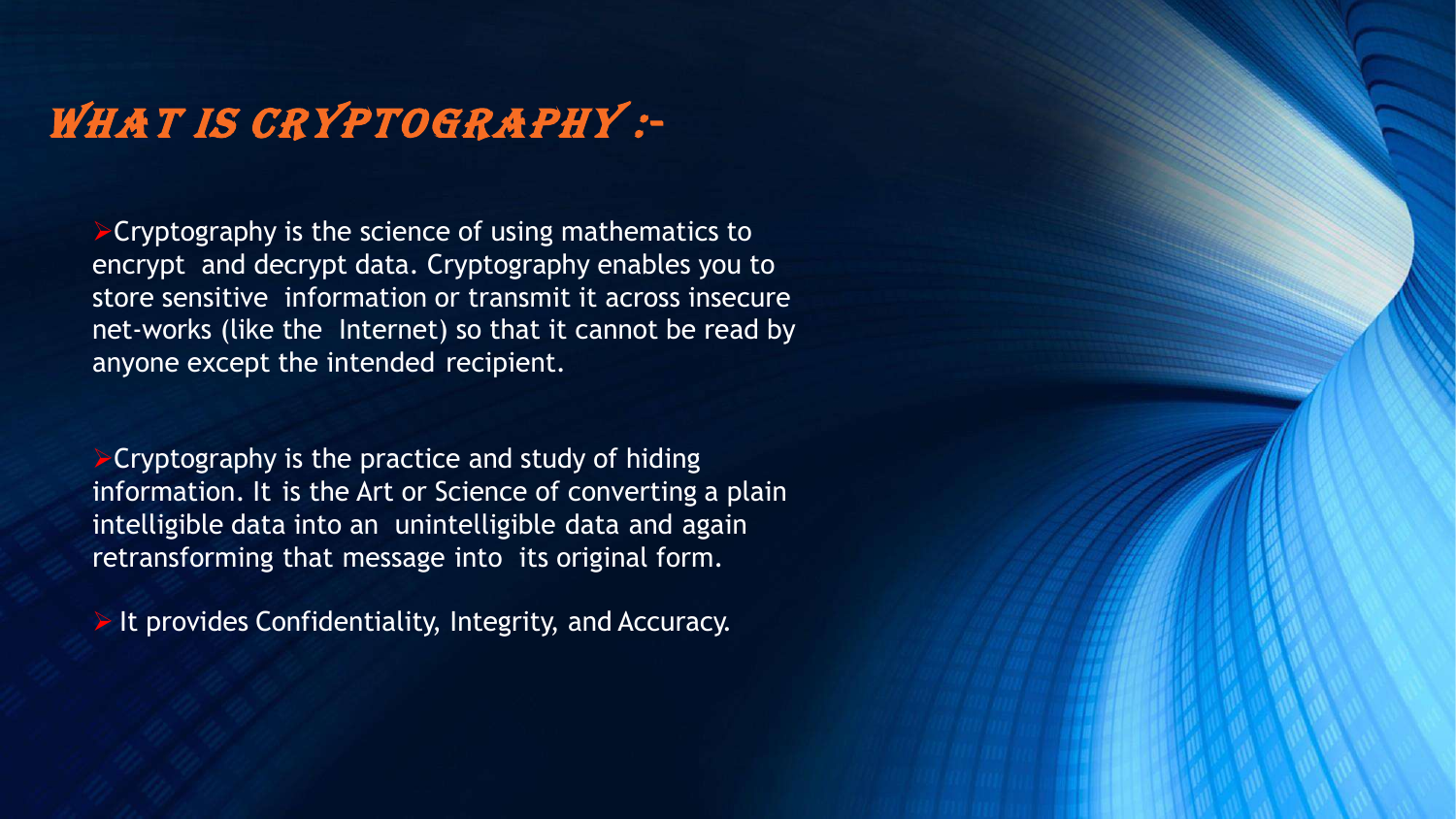#### Encryption:-

➢In cryptography, **encryption** is the process of encoding a message or information in such a way that only authorized parties can access it and those who are not authorized cannot.

 $\triangleright$ In an encryption scheme, the intended information or message, referred to as plaintext, is encrypted using an encryption algorithm–a cipher–generating ciphertext that can be read only if decrypted.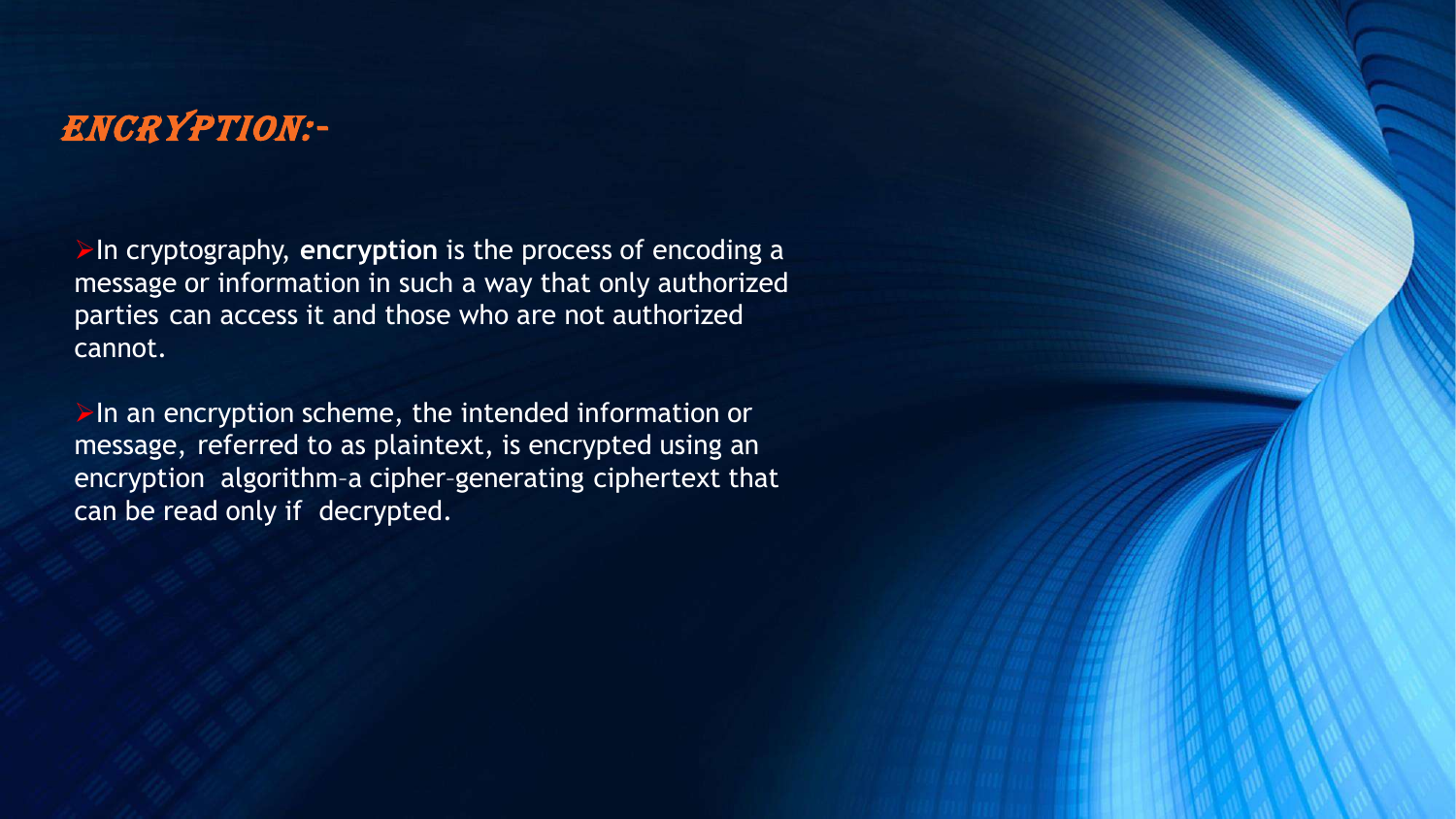### DECRYPTION :-

➢*The conversion of encrypted data into its original form is called Decryption.*

➢*It is generally a reverse process of encryption. It decodes the encrypted information so that an authorized user can only decrypt the data because decryption requires a secret key or password.*

➢*Decryption can be done manually or automatically. It may also be performed with a set of keys or passwords.*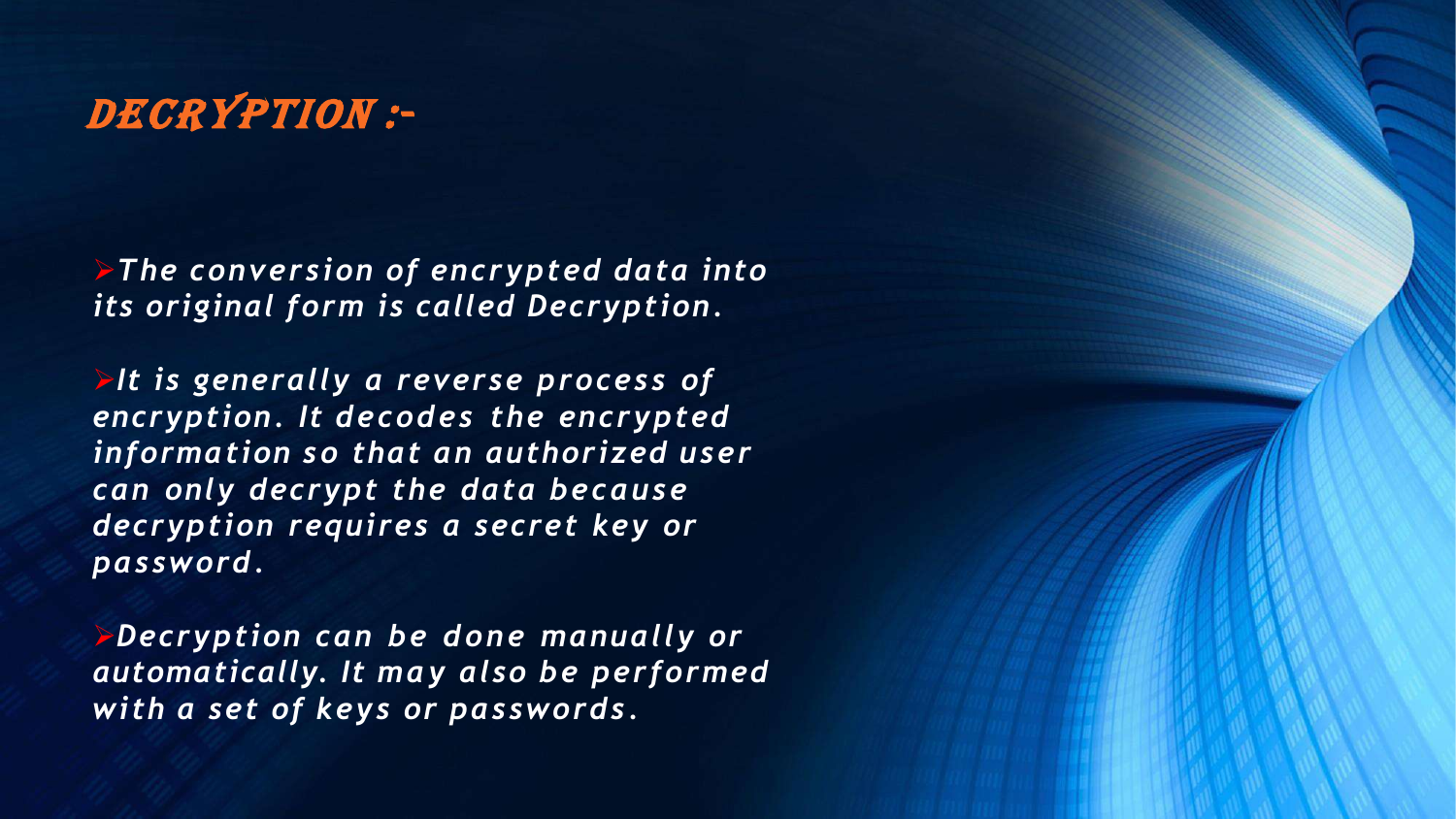### Architecture of cryptography :-

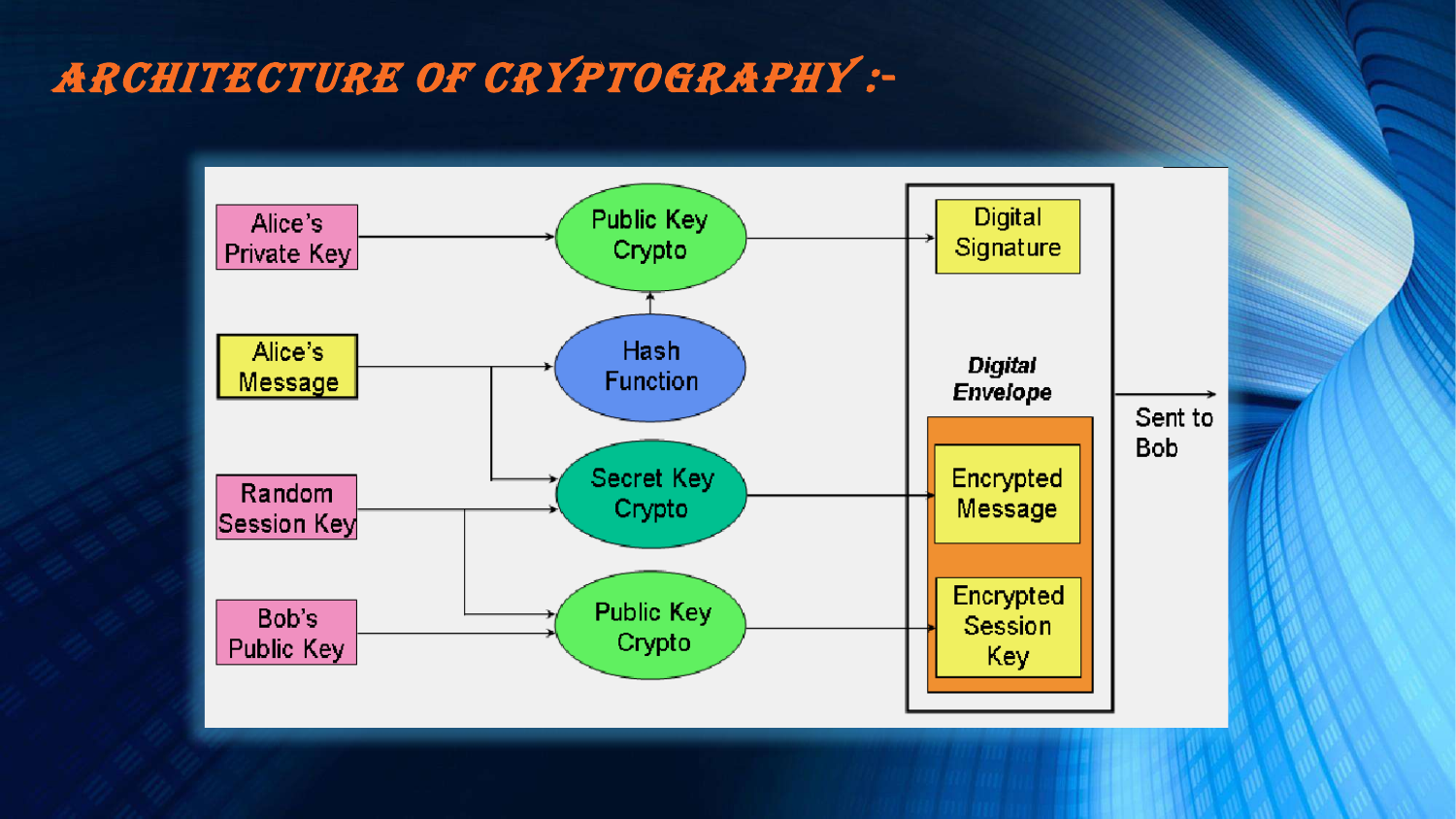#### Types of cryptography :-

➢ **Symmetric KeyCryptography:-**

It is an encryption system where the sender and receiver of message use a single common key to encrypt and decrypt messages.

➢ **Hash Functions:-**

There is no usage of any key in this algorithm. A hash value with fixed length is calculated as per the plain text which makes it impossible for contents of plain text to be recovered.

➢ **Asymmetric KeyCryptography:-**

Under this system a pair of keys is used to encrypt and decrypt information. A public key is used for encryption and a private key is used for decryption.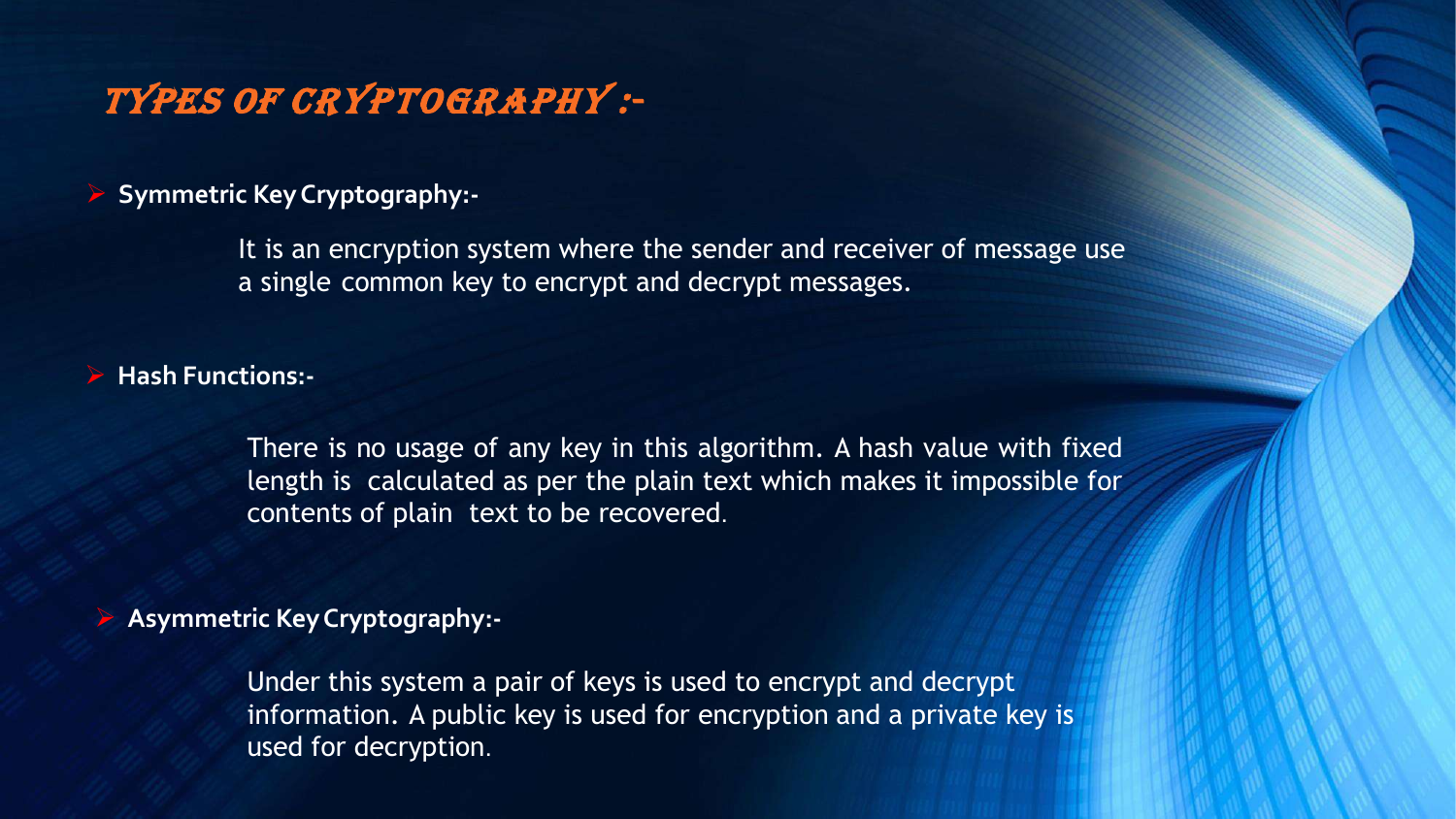### *Process of Cryptography :-*

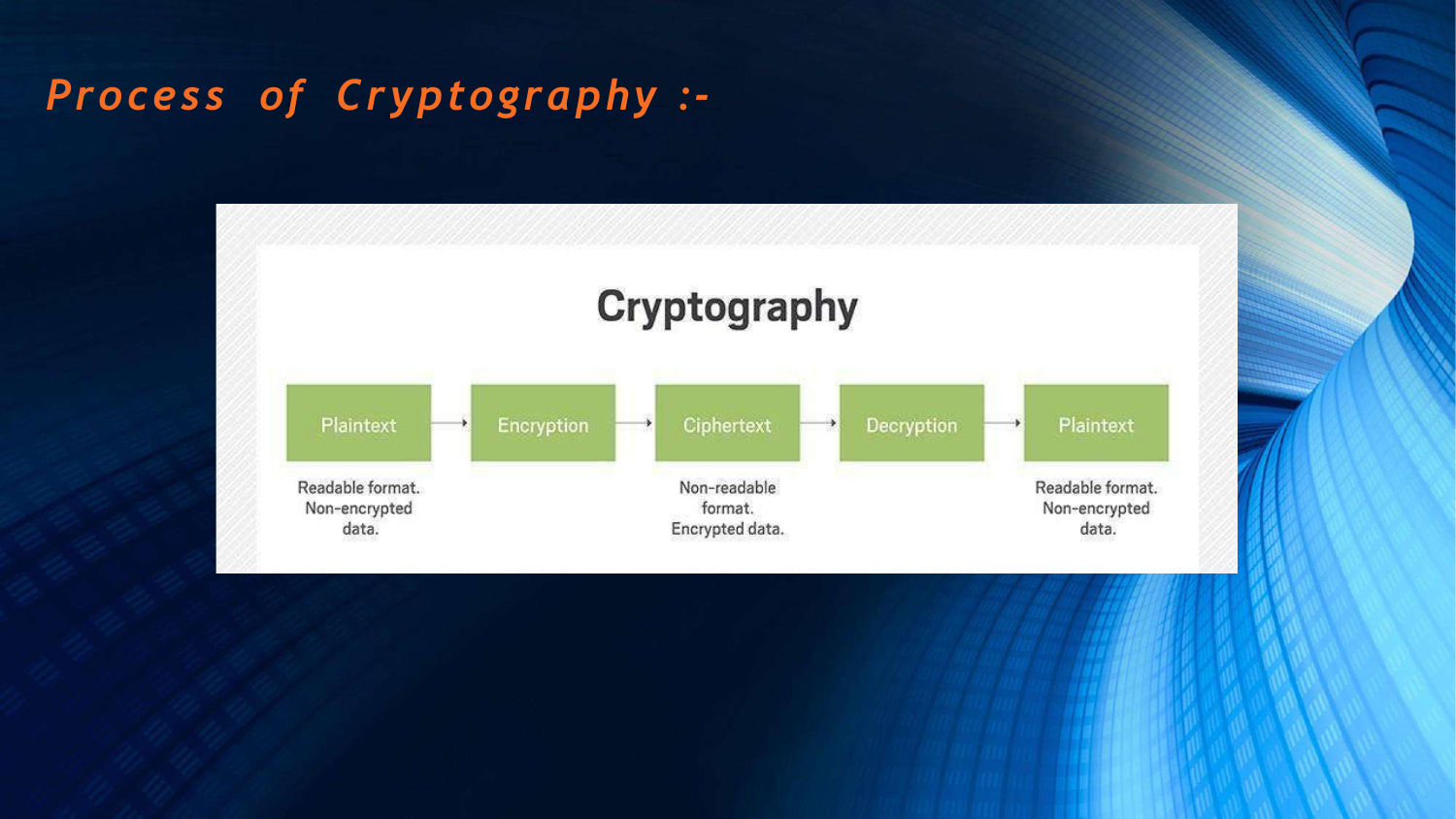#### Features of Cryptography :-

#### ➢ *Confidentiality:-*

Information can only be accessed by the person for whom it is intended and no other person except him can access it.

#### ➢ *Integrity:-*

Information cannot be modified in storage or transition between sender and intended receiver without any addition to information being detected.

#### ➢*Non*

*repudiation :-* The creator/sender of information cannot deny his or her intention to send information at later stage.

#### ➢ *Authentication :-*

The identities of sender and receiver are confirmed. As well as destination/origin of information is confirmed.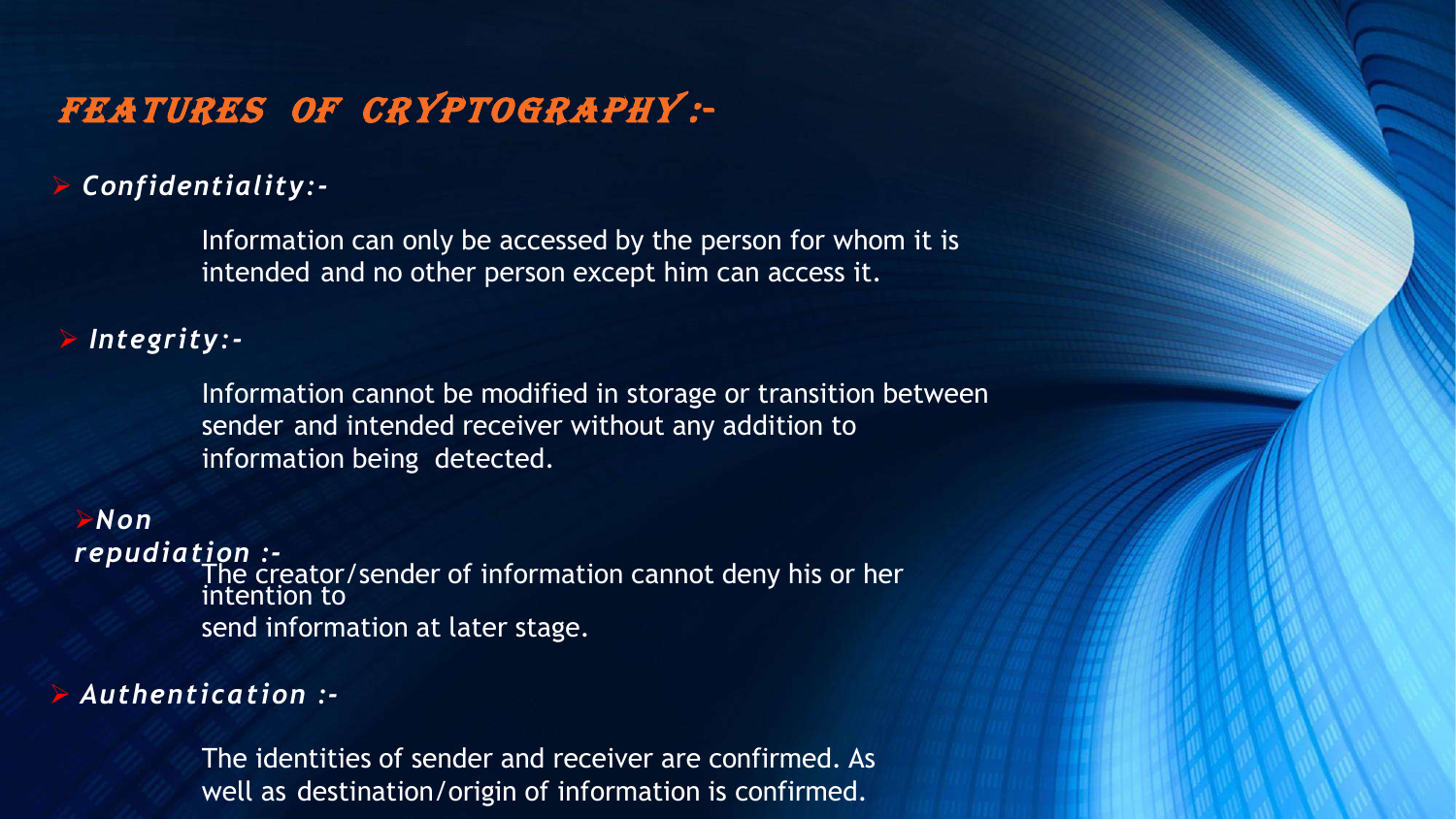### **BENEFITS OF THE CRYPTOGRAPHY :-**

➢ *It hides the messages and keeps your privacy safe.*

➢ *It is simple to implement.*

➢ *We can send cipher text through e-mail or FAX.*

➢ *Less resources needed to maintain it.*

➢ *No one would be able to know what it says unless there is a key to the code.*

➢ *You are able to useCryptography during lessons withouttheTeachers knowing.*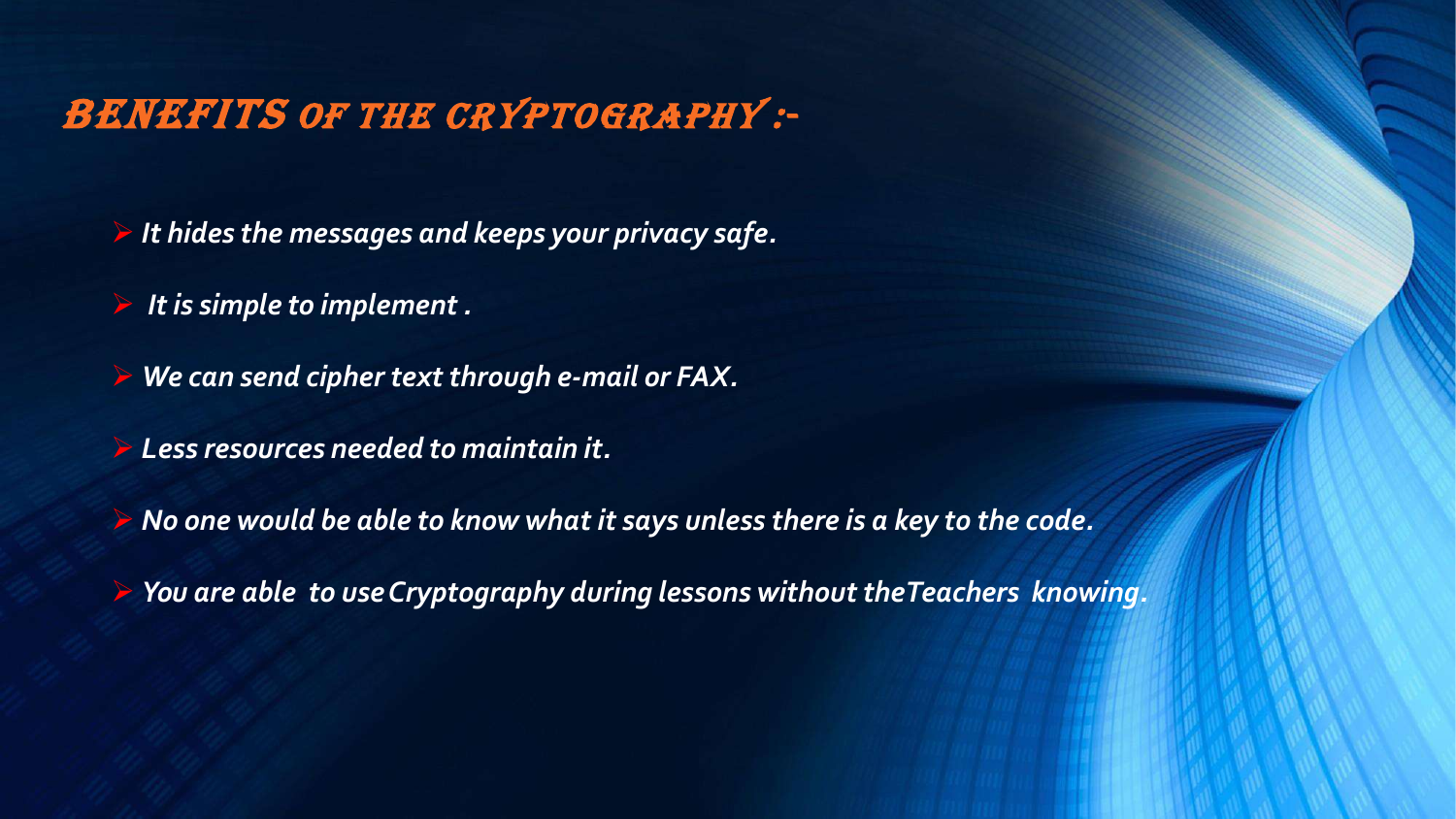# DRAWBACKS :-

➢ *Takes a long time to Figure out the code.*

➢ *It takes long to create the c ode .*

➢*If you were to send the code to another person in the past ,it will take long time to get to that person.*

➢*Cryptography comes at cost. The cost is in terms of time and money :-*

•*Addition of cryptographic techniques in the information processing leads to delay.*

•*The use of public key cryptography requires setting up and maintenance of public key infrastructure requiring the handsome financial budget.*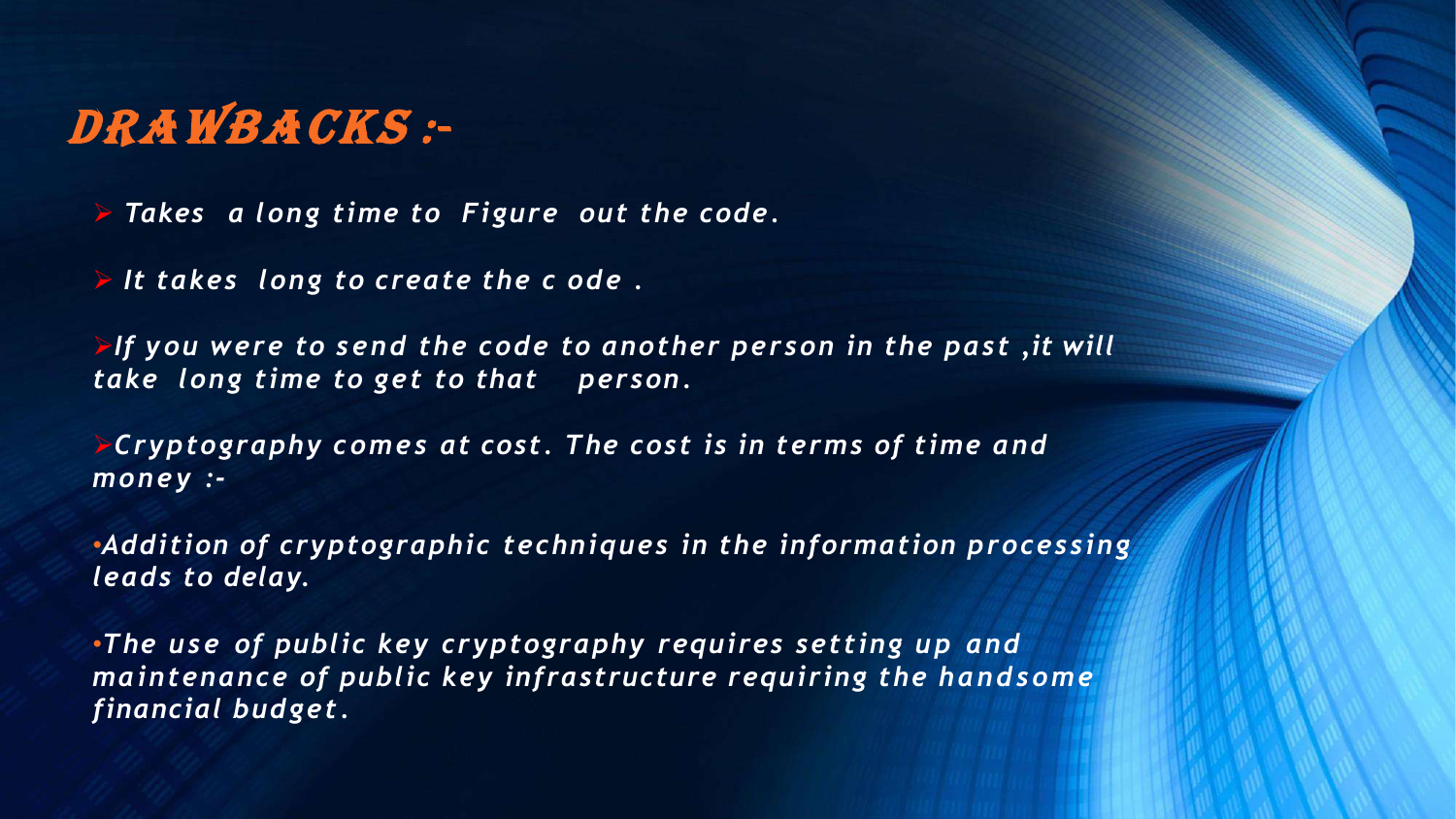

*security is communication become more prevalent, electronic*  ➢*As the internetand the other form of electronic becoming increasingly imortant.*

➢*Cryptography is used to protect e-mail messages ,credit cards information's and corporate data.*

➢*one of the most popular cryptography system used on internet is preety good Privacy because its very effective and free.*

➢*we use the different types of algorithms to establish security services in different service mechanism.*

➢*IEC 62351 is on e of the recom m ended s tandards developed by WG15 of IEC TC57*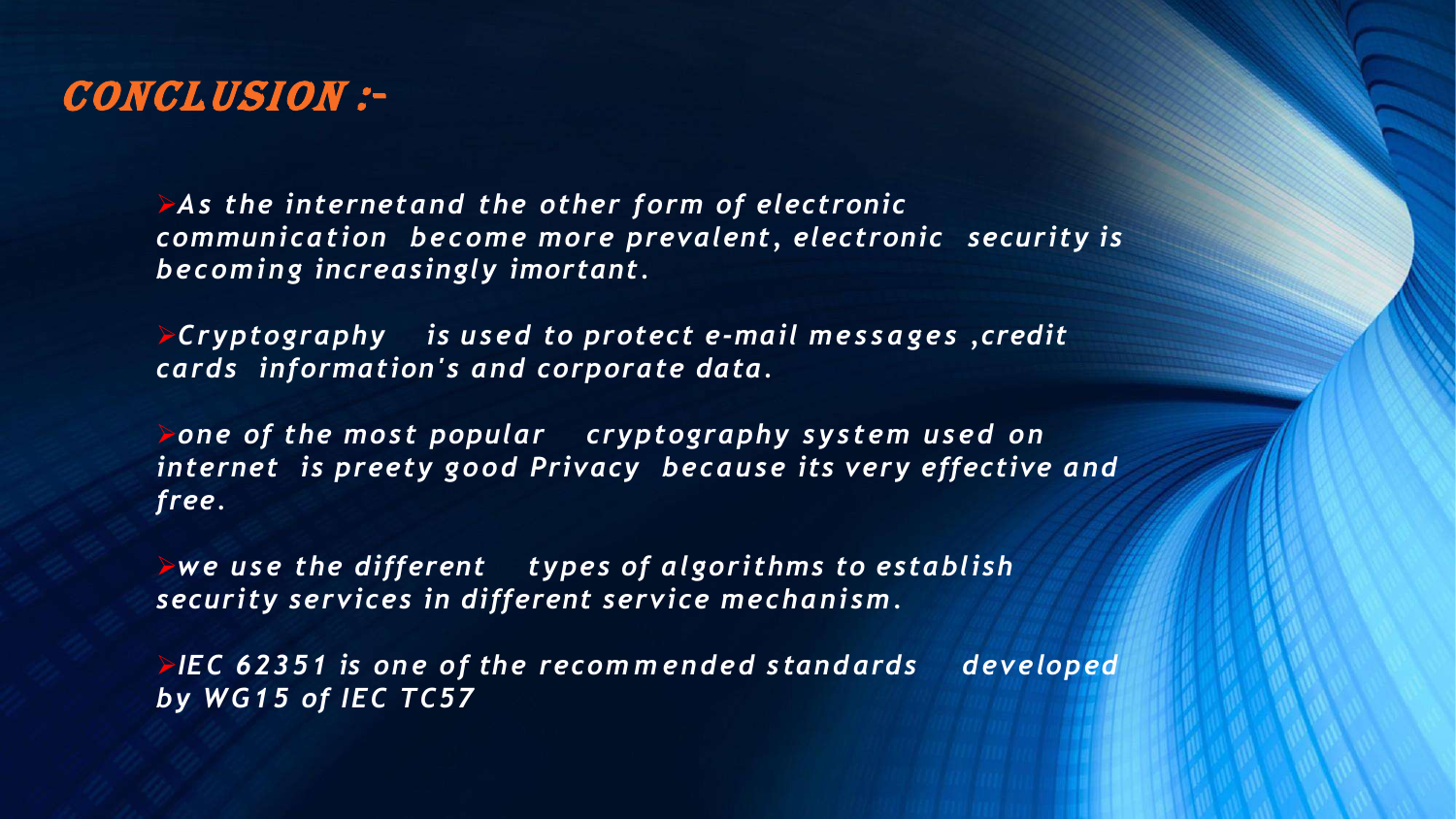

➢ *eSTREAM - The ECRYPT Stream Cipher Project.*

- ➢ *Wikipedia .*
- ➢ *Geeks for Geek.*